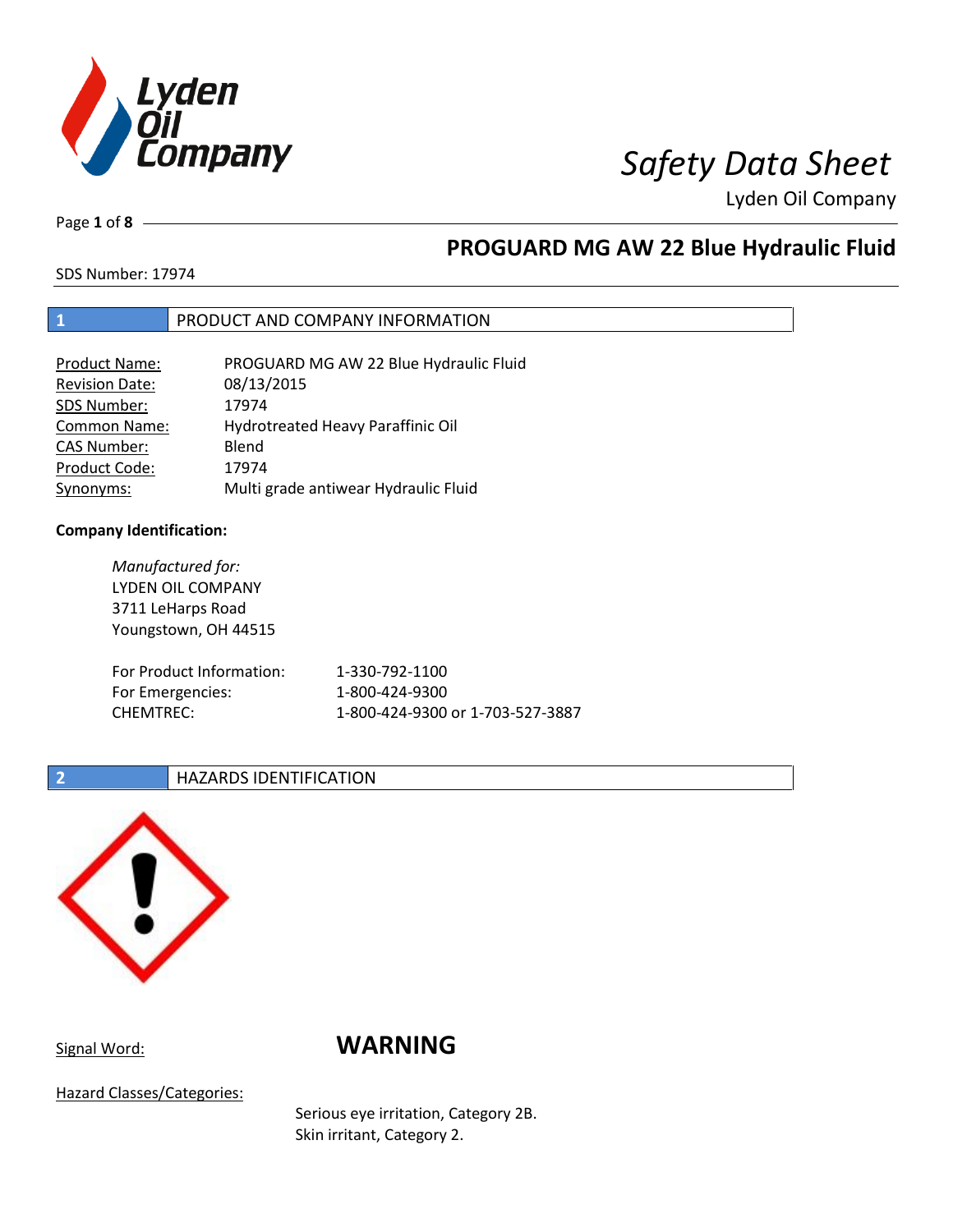

| Page 2 of 8                |                                                                                   |
|----------------------------|-----------------------------------------------------------------------------------|
|                            | <b>PROGUARD MG AW 22 Blue Hydraulic Fluid</b>                                     |
| <b>SDS Number: 17974</b>   |                                                                                   |
| Hazard Statement(s):       |                                                                                   |
|                            | H320: Causes eye irritation.                                                      |
|                            | H315: Causes skin irritation.                                                     |
| Precaution Statement(s):   |                                                                                   |
|                            | P101: If medical advice is needed, have product container or label at             |
|                            | hand.                                                                             |
|                            | P102: Keep out of reach of children.                                              |
|                            | P103: Read label before use.                                                      |
|                            | P302+352: IF ON SKIN: Wash with plenty of water.                                  |
|                            | P305+351+338: IF IN EYES: Rinse cautiously with water for several                 |
|                            | minutes. Remove contact lenses if present and easy to $do$ – continue<br>rinsing. |
|                            |                                                                                   |
| Other Hazard Statement(s): |                                                                                   |

Repeated exposure may cause skin dryness or cracking.

## **3** COMPOSITION / INFORMATION ON INGREDIENTS

## Ingredients:

*Mixture of the substances listed below with nonhazardous additions.*

| <b>Chemical Name</b>                                      | <b>CAS Number</b> | Percentage |
|-----------------------------------------------------------|-------------------|------------|
| Distillates (petroleum), solvent-dewaxed heavy paraffinic | 64742-65-0        | >95        |
| Additives                                                 | Proprietary       |            |

*\*Any concentration shown as a range is to protect confidentiality or is due to batch variation.*

| <b>FIRST AID MEASURES</b> |
|---------------------------|
|---------------------------|

Description of First Aid Measures:

Inhalation:

No treatment necessary under normal conditions of use. If symptoms persist, obtain medical advice.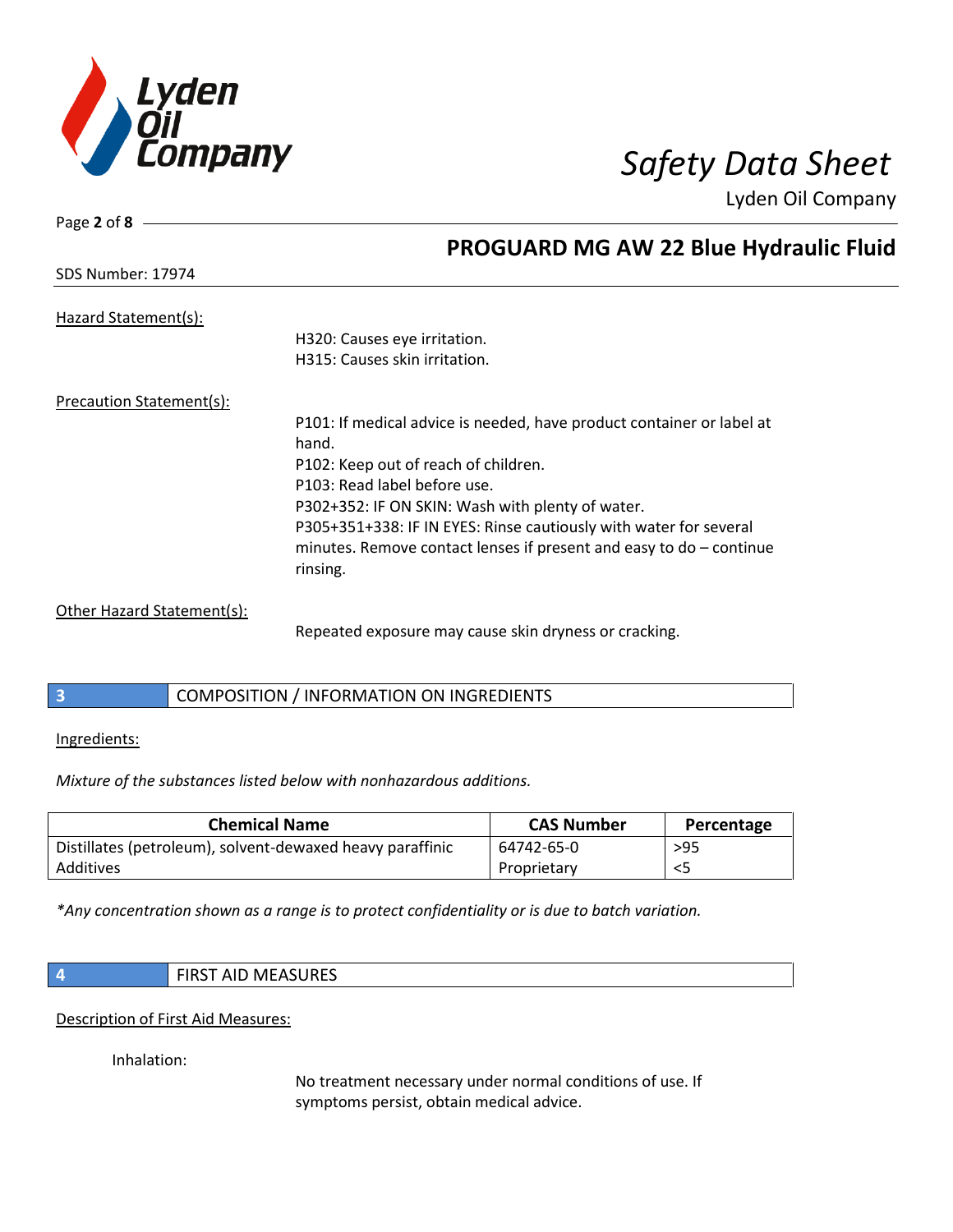

| Page $3$ of $8$ -                             |                        |                                                                                                                                                                                                   |
|-----------------------------------------------|------------------------|---------------------------------------------------------------------------------------------------------------------------------------------------------------------------------------------------|
| SDS Number: 17974                             |                        | <b>PROGUARD MG AW 22 Blue Hydraulic Fluid</b>                                                                                                                                                     |
| <b>Skin Contact:</b>                          |                        | Wash with soap and water. Remove contaminated clothing and wash<br>before reuse. Get medical attention if needed.                                                                                 |
| Eye Contact:                                  |                        | Rinse opened eye for several minutes under running water. If<br>symptoms persist, consult medical attention.                                                                                      |
| Ingestion:                                    | attention.             | Rinse mouth with water. If symptoms develop, obtain medical                                                                                                                                       |
| Symptoms and Effects, both acute and delayed: |                        | No further relevent data available.                                                                                                                                                               |
| <b>Recommended Actions:</b>                   |                        | Treat symptomatically. Call a doctor or poison<br>control center for guidance.                                                                                                                    |
| 5                                             | FIRE FIGHTING MEASURES |                                                                                                                                                                                                   |
| Recommended Fire-Extinguishing Equipment:     |                        | Use dry powder, foam, or carbon dioxide fire<br>extinguishers. Water may be ineffective in fighting<br>an oil fire unless used by experienced fire fighters.                                      |
| Possible Hazards During a Fire:               |                        | Hazardous combustion products may include: A<br>complex mixture of airborne solid and liquid<br>particulates and gases (smoke). Carbon monoxide.<br>Unidentified organic and inorganic compounds. |
| Recommendations to Firefighters:              |                        | Proper protective equipment including breathing<br>apparatus.                                                                                                                                     |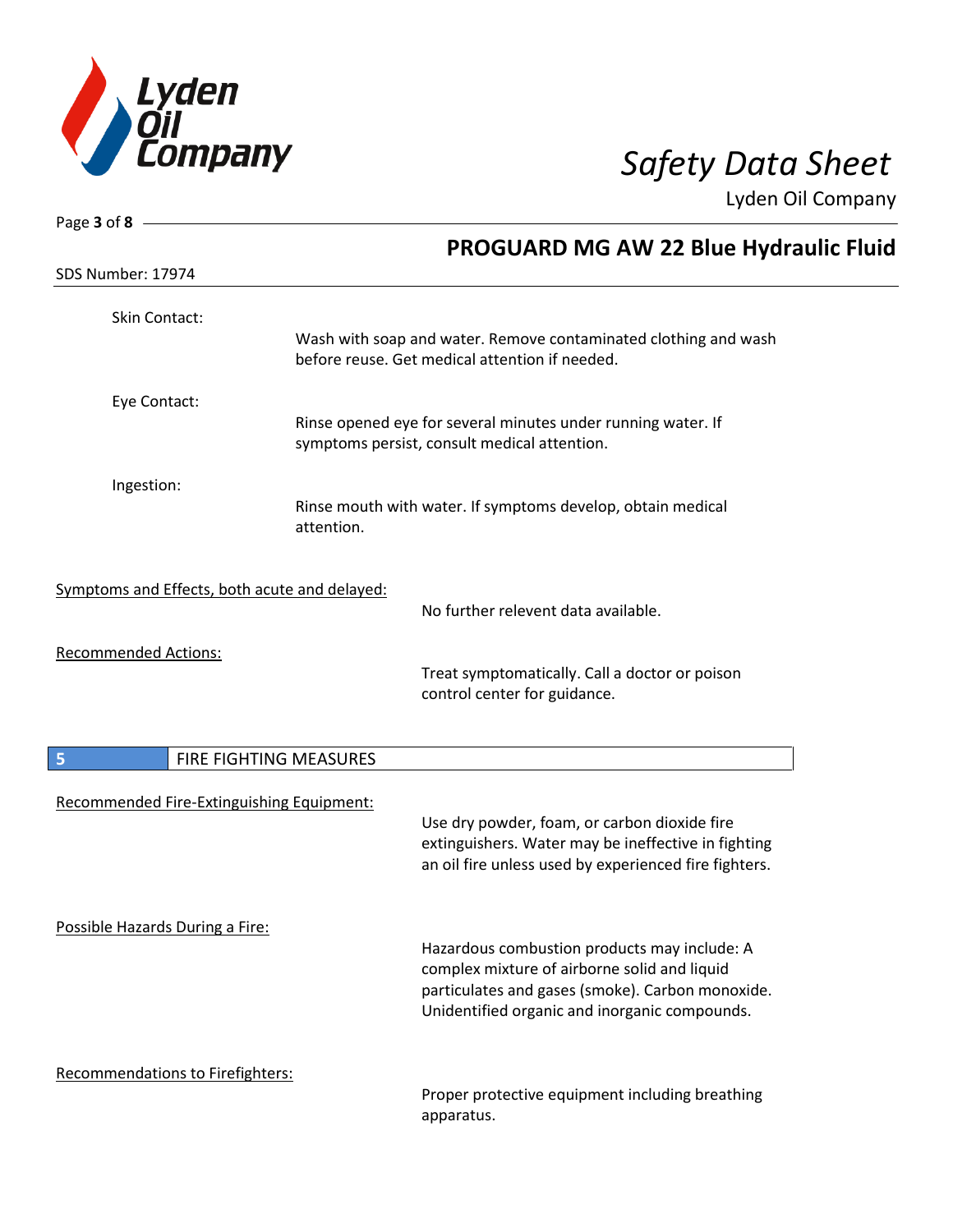

**PROGUARD MG AW 22 Blue Hydraulic Fluid**

Lyden Oil Company

SDS Number: 17974

Page **4** of **8**

# **6** ACCIDENTAL RELEASE MEASURES Personal Precautions: Avoid contact with skin, eyes, and clothing. Keep away from sources of ignition. Emergency Procedures: Contain spilled material, collect in suitable and properly labled containers. Environmental Precautions: Do not allow to reach sewage system or any water course. Do not allow to enter ground waters. Cleanup Procedures: Pick up excess with inert absorbant material. **7 HANDLING AND STORAGE** Handling Precautions: Handle with care and avoid spillage on the floor. Do not cut, weld, drill, grind, braze, or solder container. Storage Requirements: Keep container tightly sealed. Keep away from sources of ignition. **8** EXPOSURE CONTROLS / PERSONAL PROTECTION Exposure Limits: -64742-65-0 Distillates (petroleum), solvent-dewaxed heavy paraffinic (>95%):

ACGIH TLV – Long-term value:  $5\,\text{mg/m}^3$ OSHA PEL - Long-term value: 5mg/m<sup>3</sup>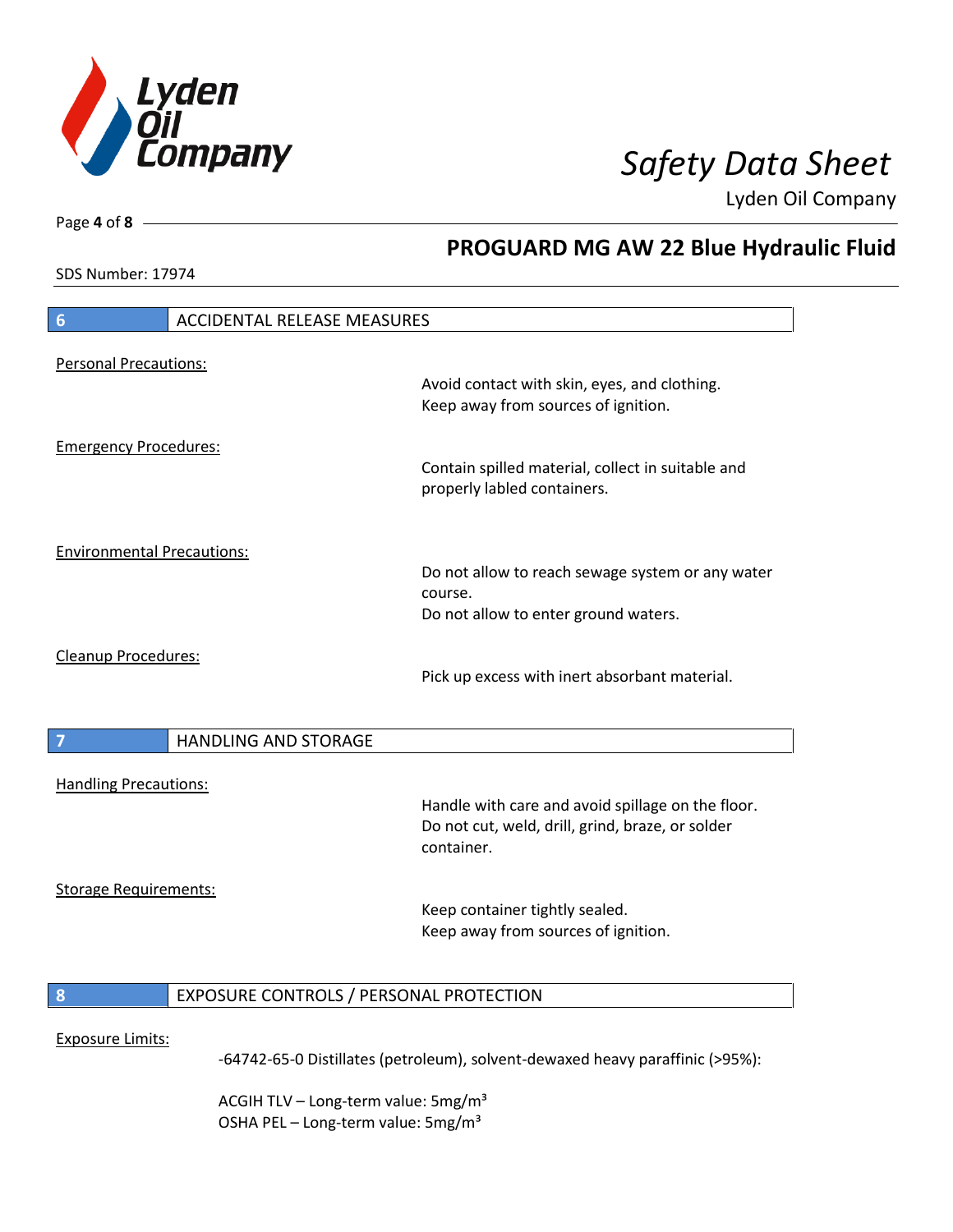

Page **5** of **8**

## **PROGUARD MG AW 22 Blue Hydraulic Fluid**

SDS Number: 17974

Engineering Controls:

All ventilation should be designed in accordance with OSHA standard (29 CFR 1910.94).

Personal Protective Equipment:

Wash hands before breaks and at the end of work. Use safety glasses and gloves.

## **9** PHYSICAL AND CHEMICAL PROPERTIES

| Color:                        | Blue                                        |
|-------------------------------|---------------------------------------------|
| <b>Physical State:</b>        | Liquid                                      |
| Odor:                         | Data not available                          |
| <b>Odor Threshold:</b>        | Data not available                          |
| pH:                           | Data not available                          |
| <b>Melting Point:</b>         | Data not available                          |
| <b>Boiling Point:</b>         | >425°F                                      |
| <b>Boiling Range:</b>         | Data not available                          |
| Flash Point:                  | 248.9° C / 315.6° F (COC Method)            |
| <b>Evaporation Rate:</b>      | Data not available                          |
| Flammability:                 | Data not available                          |
| Flammability Limits:          | Data not available                          |
| Vapor Pressure:               | Data not available                          |
| Vapor Density:                | Data not available                          |
| <b>Relative Density:</b>      | 7.27 pounds per gallon at 60°F              |
| Solubilities:                 | Insoluble in water                          |
| <b>Partition Coefficient:</b> | Data not available                          |
| Auto-Ignition Temperature:    | Data not available                          |
| Decomposition Temperature:    | Data not available                          |
| Viscosity:                    | 22 mm <sup>2</sup> /sec (kinematic at 40°C) |

## **10** STABILITY AND REACTIVITY

Stability:

Stable under normal conditions.

Reactivity:

Not reactive under normal conditions.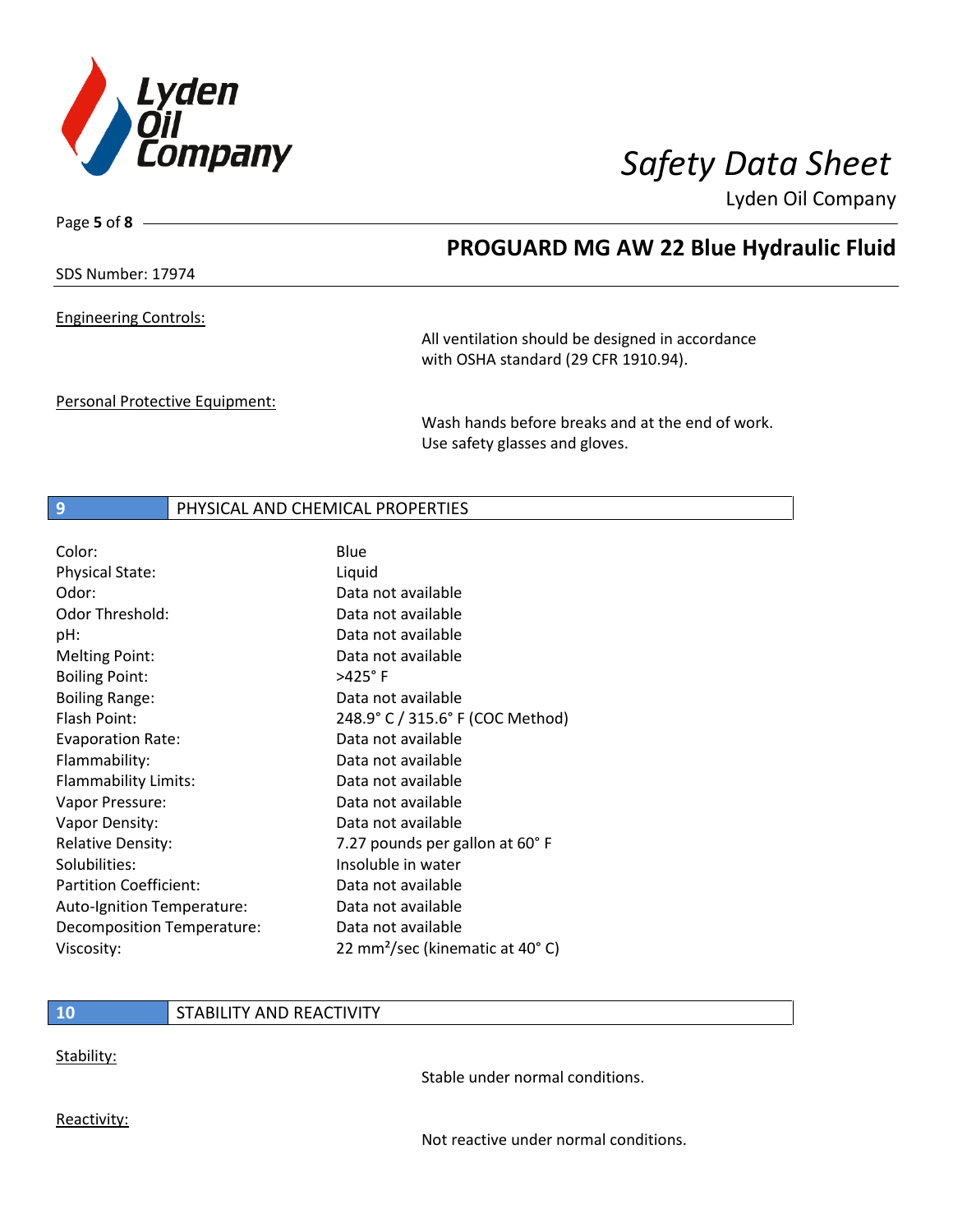

| Page 6 of 8                            |                                                                                                                           |
|----------------------------------------|---------------------------------------------------------------------------------------------------------------------------|
|                                        | <b>PROGUARD MG AW 22 Blue Hydraulic Fluid</b>                                                                             |
| SDS Number: 17974                      |                                                                                                                           |
| <b>Conditions to Avoid:</b>            | Extreme temperature, sparks, open flame, and<br>direct sunlight.                                                          |
| <b>Hazardous Reactions:</b>            | No known hazardous reactions.                                                                                             |
| <b>Incompatible Materials:</b>         | No further relevant information available.                                                                                |
| <b>Decomposition Products:</b>         | Hazardous decomposition products are not<br>expected to form.                                                             |
| 11<br><b>TOXICOLOGICAL INFORMATION</b> |                                                                                                                           |
| Routes of Exposure:                    | Skin and eye contact are the primary routes of<br>exposure although exposure may occur following<br>accidental ingestion. |
| <b>Exposure Effects:</b>               | Repeated skin contact may cause dermatitis or an<br>oil acne.                                                             |

Measures of Toxicity:

Carcinogenic/Mutagenic Precautions:

Non-carcinogenic and not expected to be mutagentic.

No test data available.

## **12** ECOLOGICAL INFORMATION

Ecological Precautions:

Avoid exposing to the environment.

Ecological Effects:

No specific environmental or aquatic data available.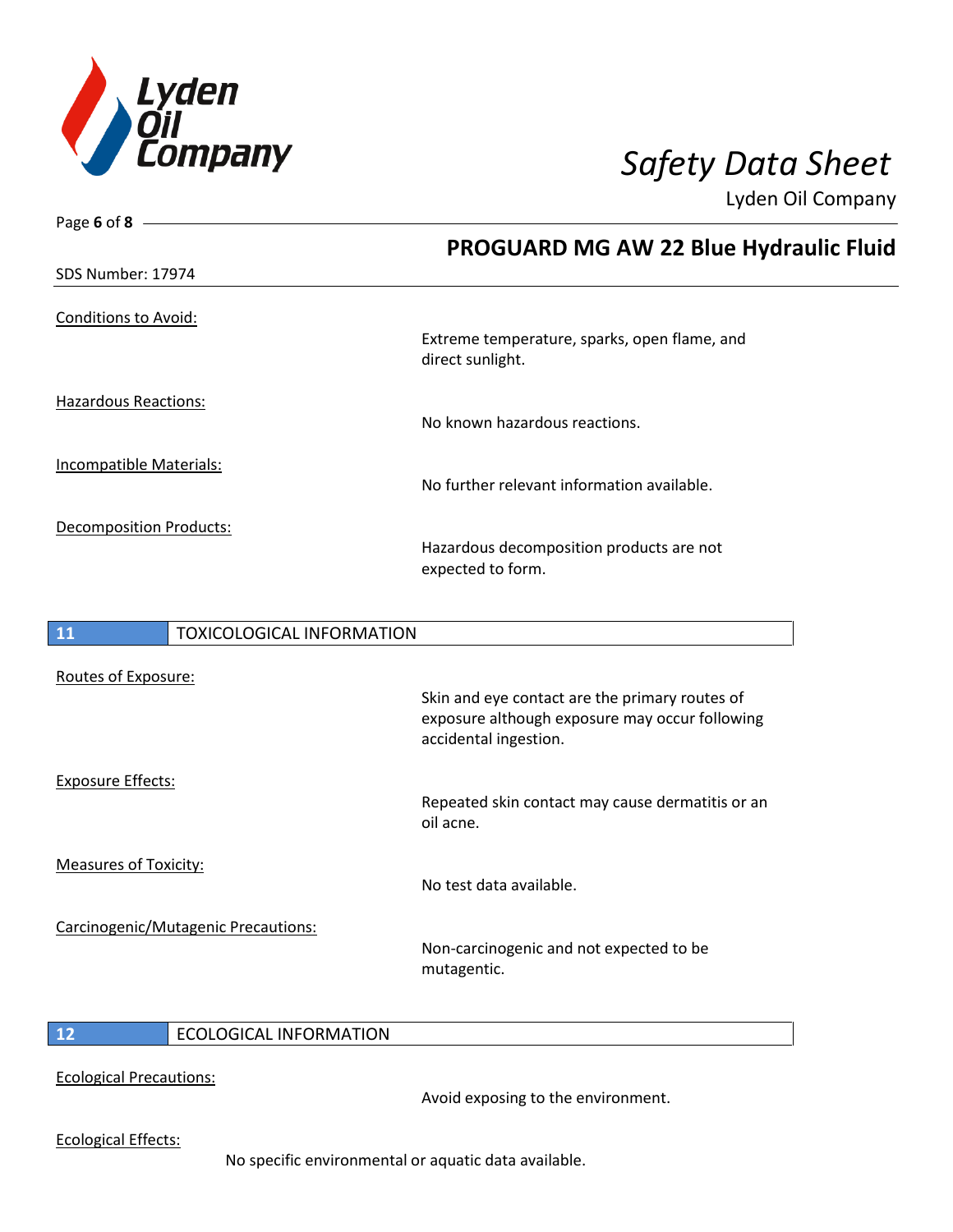

**PROGUARD MG AW 22 Blue Hydraulic Fluid**

Lyden Oil Company

SDS Number: 17974

Page **7** of **8**

| 13                                            | DISPOSAL CONSIDERATIONS                  |                                                                                             |
|-----------------------------------------------|------------------------------------------|---------------------------------------------------------------------------------------------|
| Disposal Methods:                             |                                          |                                                                                             |
|                                               |                                          | Dispose of waste material in accordance with all<br>local, state, and federal requirements. |
| <b>Disposal Containers:</b>                   |                                          | Use properly approved container for disposal.                                               |
| <b>Special Precautions:</b>                   |                                          |                                                                                             |
|                                               |                                          | Do not flush to surface waters or drains.                                                   |
| 14                                            | <b>TRANSPORT INFORMATION</b>             |                                                                                             |
|                                               |                                          |                                                                                             |
| <b>UN Number:</b><br><b>UN Shipping Name:</b> | Data not available<br>Data not available |                                                                                             |
| <b>Transport Hazard Class:</b>                | Data not available                       |                                                                                             |
| Packing Group:                                | Data not available                       |                                                                                             |
| <b>Environmental Hazards:</b>                 |                                          |                                                                                             |
|                                               |                                          | Data not available                                                                          |
| <b>Bulk Transport Guidance:</b>               |                                          | Data not available                                                                          |
| <b>Special Precautions:</b>                   |                                          |                                                                                             |
|                                               |                                          | Not regulated by DOT.                                                                       |
|                                               |                                          |                                                                                             |
| 15                                            | <b>REGULATORY INFORMATION</b>            |                                                                                             |

This material and all of its components are listed on the Inventory of Existing Chemical Substances under the Toxic Substances Control Act.